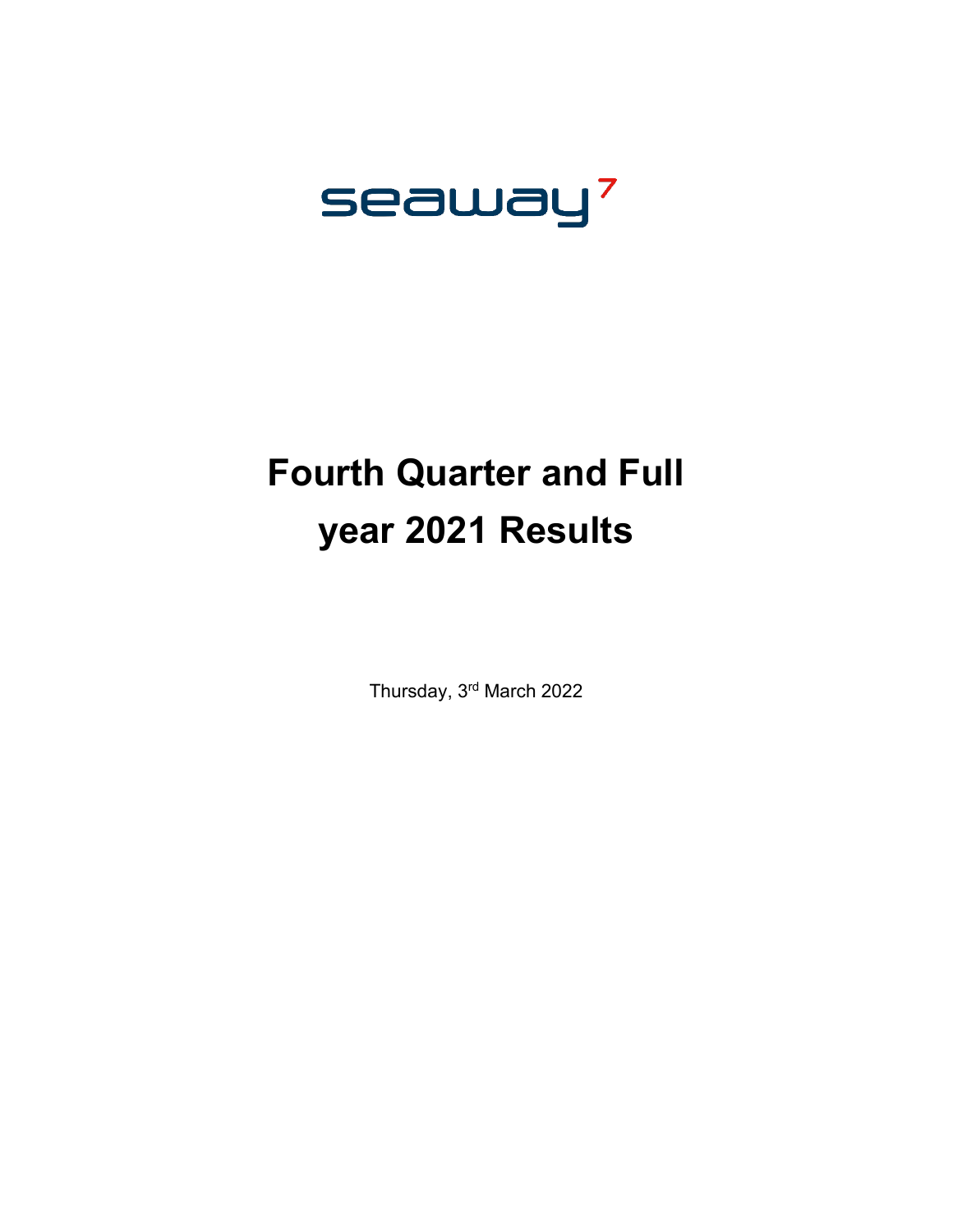#### **Stian Lysaker –** *Treasury and Investor Relations*

Welcome everyone. For the first part of this call, all participants will be in listen only mode, afterwards there will be a Q&A session. With me on the call today are Stuart Fitzgerald, our CEO, and Mark Hodgkinson, our CFO. The fourth quarter and full Year 2021 results press release is available to download on our website, along with the presentation slides that we will be referring to during today's call.

May I remind you that this call includes forward looking statements that reflect our current views and are subject to risks, uncertainties and assumptions. Similar wording is also included in our press release. I will now turn the call over to Stuart.

#### **Stuart Fitzgerald –** *CEO of Seaway 7*

Thank you, Stian, and good afternoon all. The agenda for this call is on slide three. First, I will talk to the highlights for the fourth quarter. This represents our first quarter of operations as the new Seaway 7, resulting from the combination of OHT and the offshore fixed renewables business of Subsea 7. I will also provide some comments on our ongoing project activity before handing over to Mark, who will run us through the financial performance for Q4 2021 and the full year. I will then provide some color on the ongoing new build program, our strategic positioning and the market outlook, before we open for Q&A.

Turning then to slide four. Our revenue for the fourth quarter was \$326 million, with an Adjusted EBITA of \$30 million, representing an adjusted EBITDA margin of 9.2%. Operating cash outflow was \$24 million giving a net debt excluding lease liabilities of \$79 million. We saw positive progress with respect to order intake in the quarter, with order intake of 259 million resulting in a backlog of \$1.2 billion at year end.

The active fleet utilization in the quarter was a strong 80%, primarily driven by the cable lay assets and the heavy transport fleet. Our heavy lift vessels *Seaway Strashnov* and *Seaway Yudin* went to normal winter stops and maintenance and had lower utilization. Within our operations in the fourth quarter, we commenced offshore campaigns on the Seagreen project on schedule and made required progress to meet client milestones. Considering the award of this project was in June of 2020 and the dynamic operating environment through the last years, this is a great effort from our team and our suppliers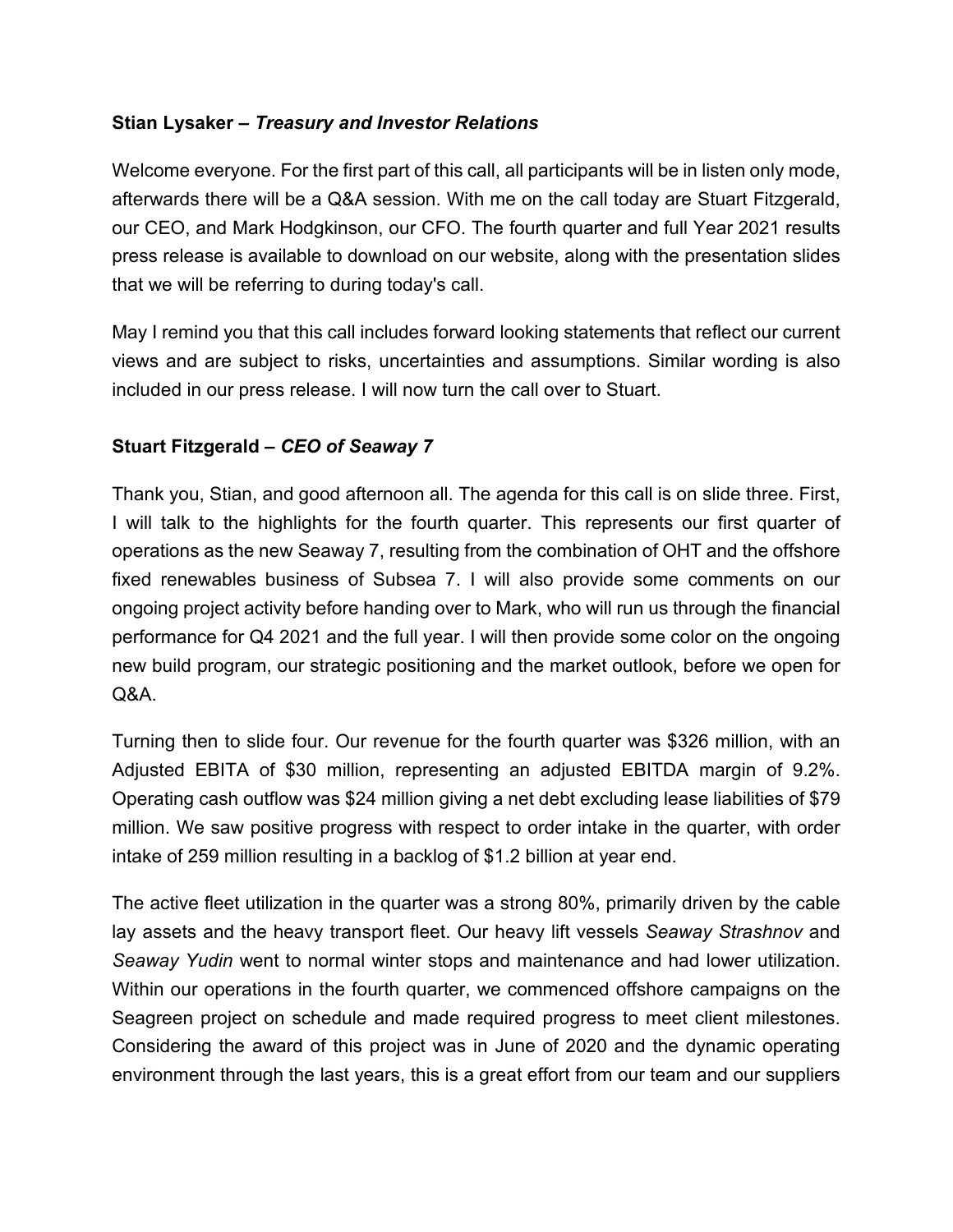and facilitated by good collaboration with the SSE client team. I will provide some more color on Seagreen further on in this presentation.

The second project highlight I would like to share is the completion of cable laying operations on the Hornsea 2 project in the UK. Trenching operations are ongoing, so the full project is not yet complete, but the *Seaway Aimery* and *Seaway Moxie*, the "Duo" as we call them, have installed 400 kilometers of inner array grid cables, 166 separate cables, on the world's largest offshore wind farm.

Finally, in relation to our strategic highlights for the quarter, clearly the most significant event was our commencement of operations as the new Seaway 7. I'm pleased to say the transition has been a smooth one with good collaboration and common purpose in the combined team to deliver on our prospects going forward. The combination has provided the opportunity for engagement with all of our key stakeholders, and we have been active in this regard with very positive feedback to the merits and logic of the combination and the Seaway 7 offering.

Moving to slide five. It is appropriate to provide more specific details and updates on the Seagreen project being carried out for our client SSE, given its scale and importance to the portfolio. As a reminder on this project, we have an EPCI contract for the Balance of Plant, meaning supply, transport and install of 114 jacket foundation units, similar supply, transport and install of 330 kilometers inner array cables, and all associated works such as site preparations and scour protection. The total contract value is approximately \$1.4 billion, and the project calls on a truly global supply chain, with jacket fabrication at yards in the Middle East and China, cable manufacture in Greece and a large logistics and transportation undertaking, including six heavy transport vessels in continuous operation for almost a year.

We have made good progress through 2021, and this continued in the fourth quarter. Fabrication at yards is on track to meet the project timeline and as of the year end, 53 of the jackets had been delivered from fabricators. During the last quarter, we saw the first 10 jackets installed offshore, cable manufacturer was largely completed by the quarter end, and cable lay and trenching operations commenced. Further good progress has been made in the first months of 2022 with 11 jackets installed during January.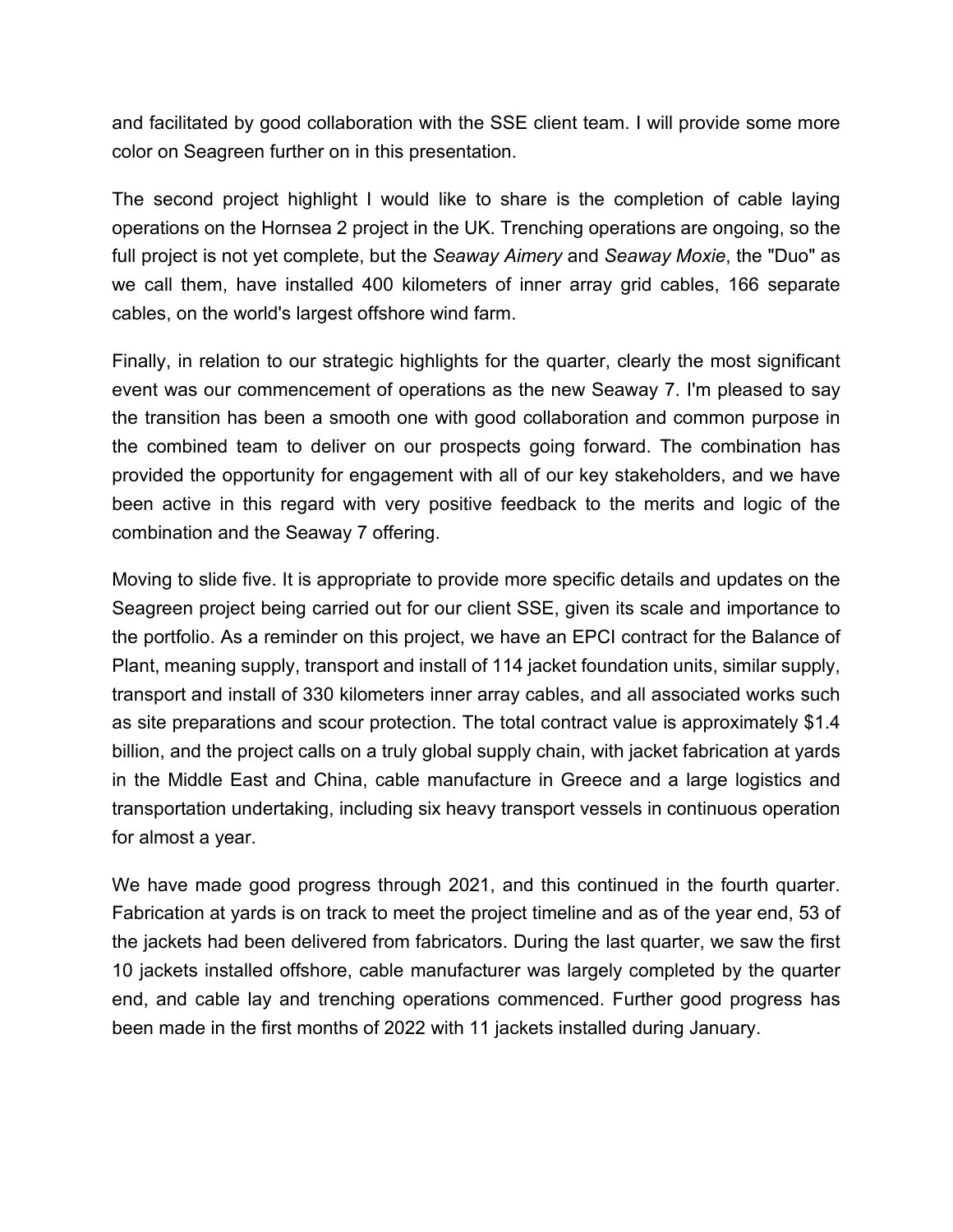Installing jackets and laying cables within 18 months of the contract award represents a reference project for Seaway 7 and for the industry. Seaway 7 is one of the few industry players capable of such a delivery. This is built on decades of experience in managing complex marine projects and global supply chains.

The project performance on Seagreen is facilitated by a number of key factors worthy of mention. Firstly, early engagement and close collaboration with their client long before contract signature to ensure the right maturity optimisation and robustness in the project design and that remaining uncertainties on the project at the time of commencement are well understood. Second, the right risk balance and appropriate contingencies, again, developed in close collaboration with our client. And finally, a supply chain engagement where the significant majority of packages are mature and firm at the time of the main contract signature, allowing simultaneous and back-to-back supply agreements to be put in place.

For projects of this nature, these factors, as well as a strong project management skill set and experience, are essential elements of success, and this forms the basis of our approach.

Turning then to slide six. On this slide, you will see the main, but not all of the projects, we have ongoing in Seaway 7. Seagreen I have already covered.

Hollandse Kuist Zuid is an integrated monopile foundations and cable installation project for 140 foundation units. This project is for Vattenfall, and we have completed part of the foundation installation during 2021 with 34 foundations installed. This will be one of the main projects on the *Seaway Strashnov* for the coming 2022 summer season as we install the remainder of the monopile foundations. The installations in 2022 will be on dynamic positioning, or DP, with a new DP Gripper system, used to hold monopiles in position during installation. This has been installed on the *Seaway Strashnov* over the winter months. Installation on DP, rather than anchors, represents a step change in the efficiency of monopile installation and enhances the future market positioning of the vessel. Cable laying operations on the project are also due to commence shortly and will run through the coming quarters.

Formosa 2 has been a challenging project in Taiwan through 2021. These challenges have been driven significantly by Covid-19 constraints to crewing our vessels and its impacts on the supply chain, as well as site conditions. An execution plan and commercial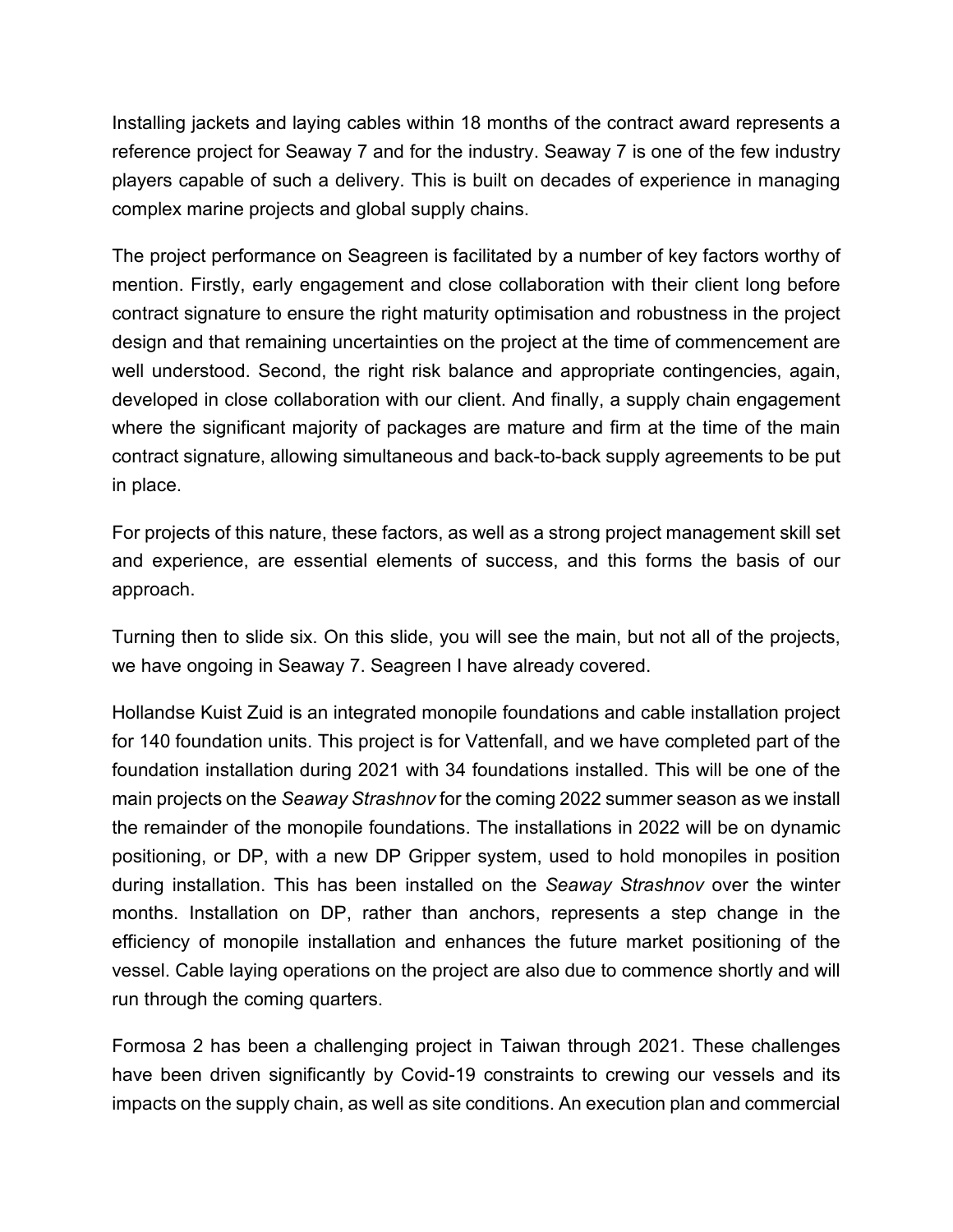basis for the remaining pin-pile installations in 2022 is in place and agreed with our client, and vessels now on site ready to commence operations to complete works over the coming months.

On Yunlin we have an EPCI contract for the delivery and installation of inner array and export cables, and the chartered *Maersk Connector* is mobilizing to Taiwan to continue these works.

On Kaskasi we will install a limited number of monopile units using the largest vibrohammer in the world shown here in the picture. We have supported the development with specialist provider CAPE Holland. This solution will minimize environmental impact during the installation and will be the first commercial wind project where monopiles are driven to final depth with a vibro hammer. This is potentially a significant step forward for the industry in the more effective management of noise mitigation to limit disturbance of marine mammals from piling operations.

Hornsea 2 we have already talked to in the opening highlights slide so, finally, our heavy transport vessel activity.

In Q4, we saw all HTV vessels highly utilized in the spot market, and we saw high bidding activity for longer term project commitments as well as within our own renewables prospects. We are very positive to this capability in the group and to the market prospects within this segment.

The project snapshot I provided gives an overview of the different types of activity we are engaged in, across different geographic markets and under different contracting models. It also highlights our focus on innovation and continuously improving the efficiency of our methods and operations.

Finally, moving to slide seven and before I hand over to Mark.

2021 as a whole saw delays to anticipated awards in two key markets being the US and the UK. In the UK, delayed CFD rounds were the main contributor, and in the US permitting caused slippage. In Q4 2021, order intake momentum improved, and we secured three new contracts, listed here. With the acquired backlog from the transaction and project escalations, we ended the year with a backlog of \$1.2 billion. I will come back to our views of the award market in 2022 further on in this presentation.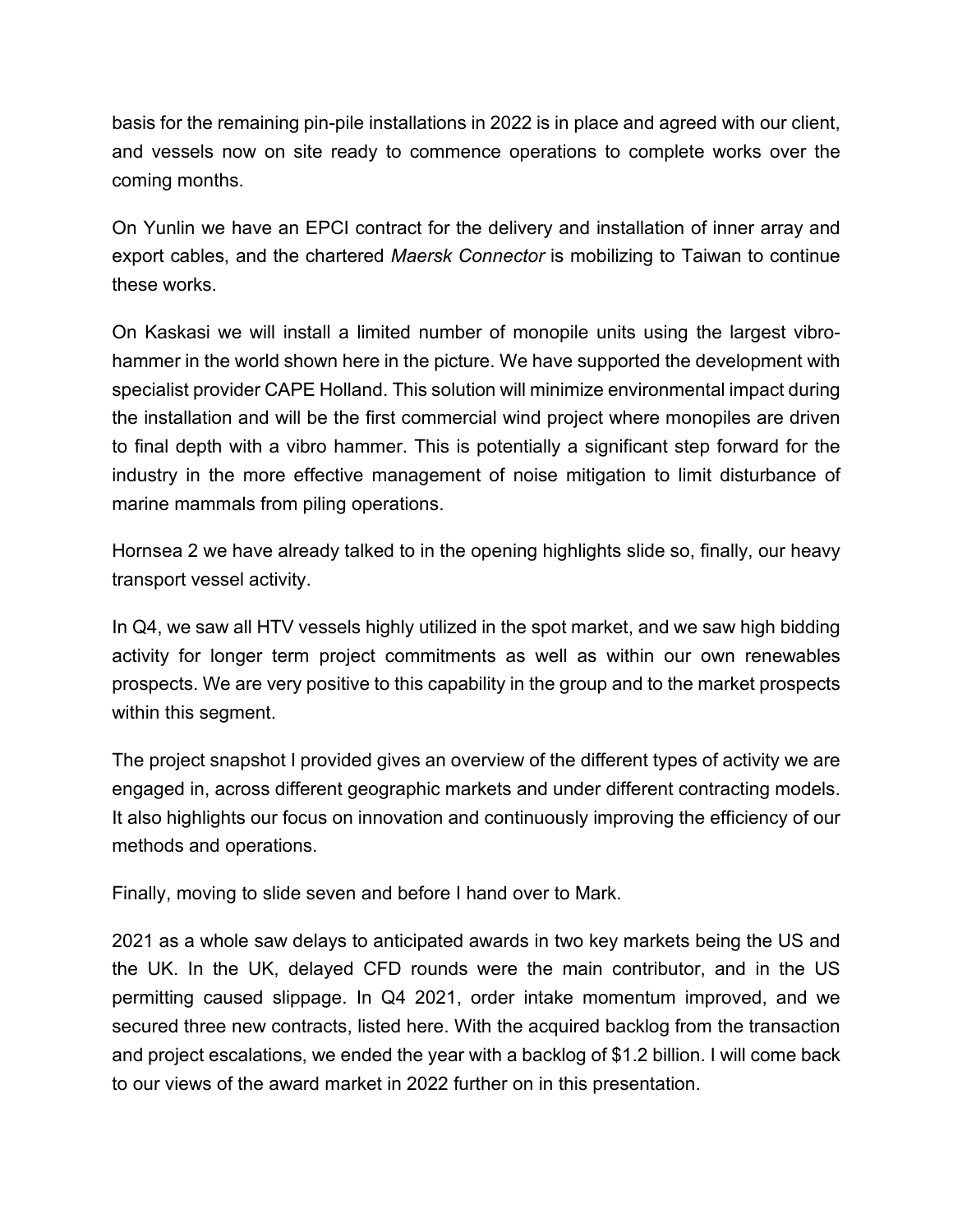With that, I hand over to Mark to run through the financials.

### **Mark Hodgkinson –** *CFO of Seaway 7*

Thank you, Stuart. Welcome everyone.

Turn to slide eight, then. Here we provide an explanation of the basis for the preparation of these financial results. The financial statements for Q4 and the full year 2021 had been prepared on the basis that the combination of Subsea 7 Renewables business unit and OHT is to be accounted for as a reverse-takeover by the Renewables business unit of Subsea 7. As a result, the information being presented today shows the first three quarters results of the Renewables business unit of Subsea 7 for 2021, and the fourth quarter 2021 includes the combined results of both the Renewables business unit and OHT. Please note that the comparative numbers for 2020 show only the results for the Renewables business unit of Subsea 7.

And as I indicated in my previous presentation for the third quarter results, you will note that Seaway 7 presents its results in US dollars, and we confirm that there is only one reporting segment.

Move to slide nine. This shows our income statement highlights for the fourth quarter and the full year 2021. Fourth quarter revenue was \$326 million, which is 40% higher than the prior period of \$234 million, which reflects the higher levels of activity on the Seagreen project.

Adjusted EBITDA for Q4 2021 was \$30 million, which is up from \$11 million earned in the same quarter of 2020. This Q4 result represents an adjusted EBITDA margin of 9%, which is an improvement on the 5% EBITDA margin recorded in Q4 2020. The previous year, comparable quarter was impacted by project issues in Taiwan.

During the quarter, we conducted an assessment of asset values for potential impairments and concluded no impairment was justified.

The net income was \$7 million for the quarter, equivalent to a diluted earnings per share of \$2 cents.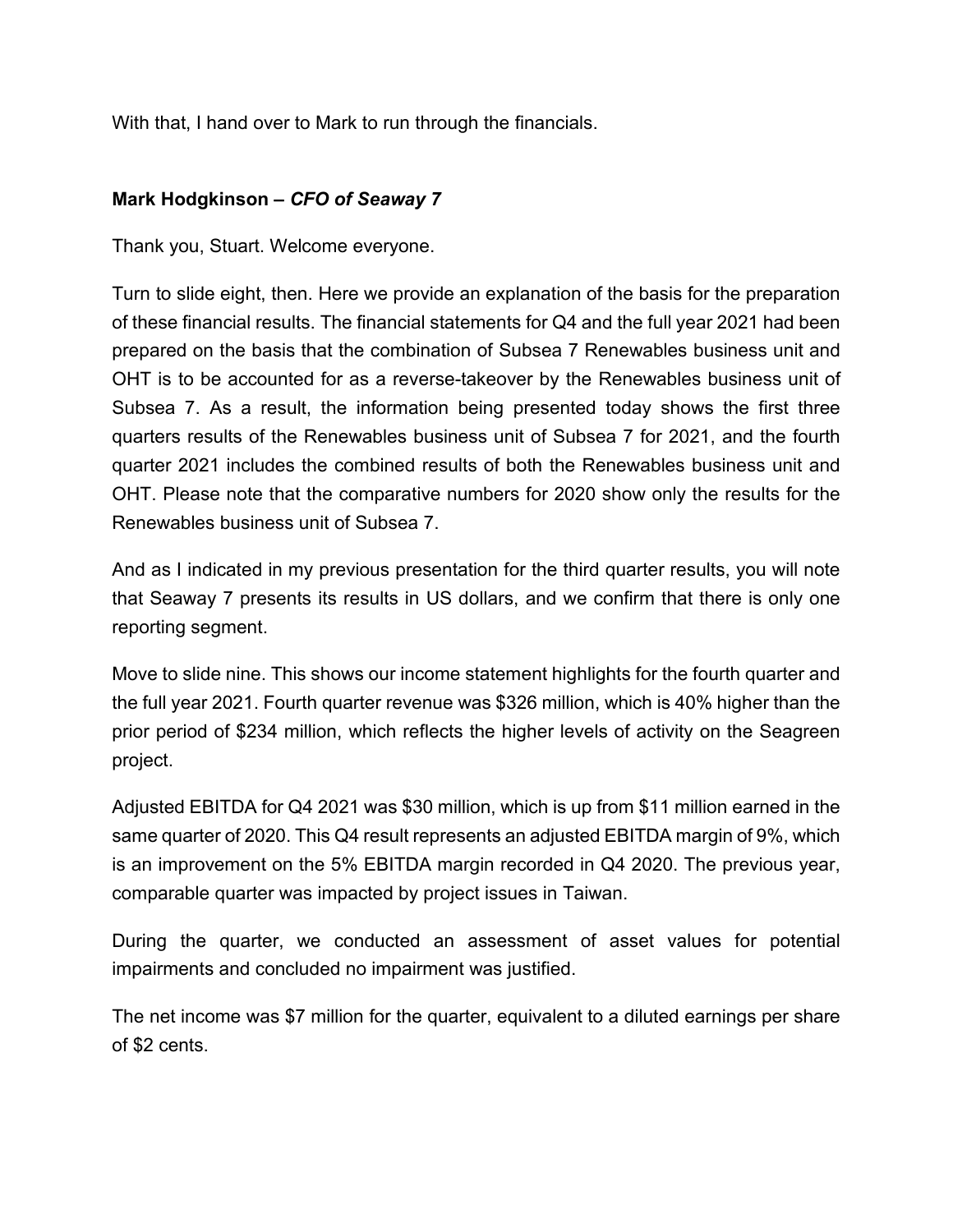Turning to the full year revenue in 2021 was \$1.26 billion, up 50% year-on-year and again due to higher activity on the Seagreen project. Adjusted EBITDA was \$24 million, which equates to an adjusted EBITDA margin for the year of 2%, a similar margin compared to the prior year of 2020.

The net loss for the year was \$63 million, equivalent to a diluted loss per share of \$18 cents.

I turn now to some supplementary details for Q4 and full year 2021. The additional details of the income statement include administrative expenses, which in the fourth quarter were \$11 million. These included some one off costs relating to the combination. Adjusting for one off items, we believe the administrative costs with the fourth quarter are in line with the guidance we give later in this presentation.

Full year depreciation and amortization increased by \$11 million compared to 2020, reflecting the addition of the heavy transport fleet in the fourth quarter and the addition of the *Maersk Connector* charter for part of the year.

On Slide 11 we highlight the year-end balance sheet of Seaway 7. Non-current assets totaled \$1.025 billion, of which \$930 million related to property, plant and equipment with the majority of that balance reflecting the vessel values. We also recognized \$70 million in goodwill relating to the combination OHT.

Cash held at year end totaled \$23.3 million, of which \$1.3 million was classed as restricted cash, which is included in other current assets.

Total borrowings at the end of the year was \$101 million, which included \$37 million drawn under a bank revolving credit facility and \$64 million was working capital support provided by our major shareholder. The revolving credit facility was fully repaid in January 2022.

Current assets of \$304 million includes trade and other receivables of \$115 million and unbilled work under construction contracts totaling \$177 million. Some of these balances relate to work undertaken prior to the combination.

Current liabilities are \$357 million, includes an adjustment for normalized working capital of \$153 million payable to Subsea 7 relating to balances owed by clients on projects just prior to the combination date.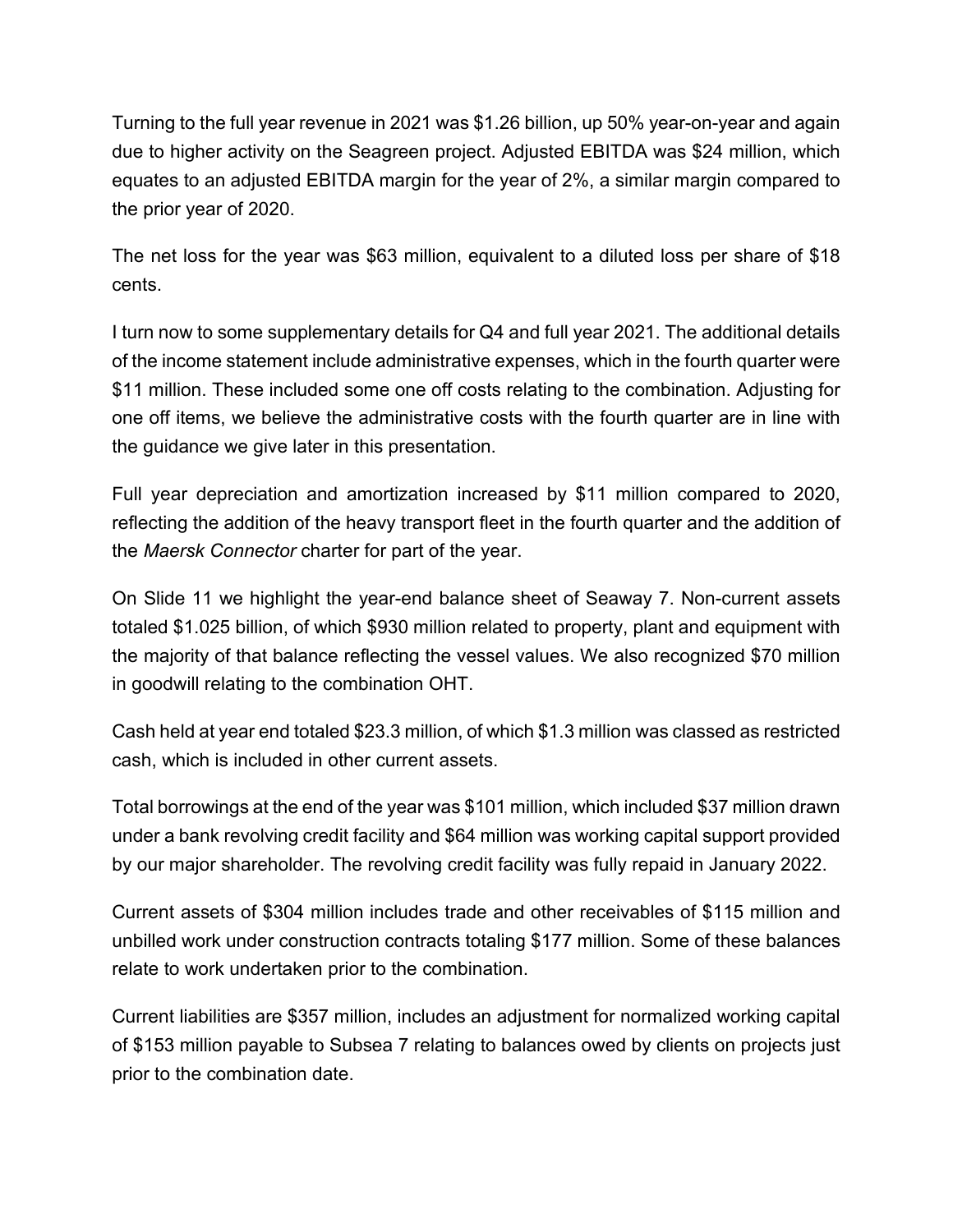Cash and cash equivalents at year end were \$22 million, excluding the \$1.3 million restricted cash balance. This represents an increase of \$16 million in the quarter. The cash used in operating activities for the quarter was \$24 million, which includes a project related net working capital consumption of \$21 million, primarily relating to projects in Taiwan.

Our capital expenditure for the quarter was \$30 million, largely reflecting investment in new build vessels. Our net funding for the quarter was \$59 million, representing \$64 million support from Subsea 7, offset by \$5 million payments of lease liabilities.

Turning to slide 12, I'd like to address Seaway 7's board's approach to its capital structure and to reiterate the support we can expect from a major shareholder.

Seaway 7 is transitioning towards an independent capital structure. This is expected to take time and is dependent on market conditions. The capital structure will involve both equity and debt considerations.

I would like to reiterate the statement made by the major shareholders at the time of the announcement of the combination. It remains the intention of the main shareholders to migrate the share listing to the main Oslo Børs, with a key objective being to enhance the trading liquidity of the shares.

You will appreciate that this migration is dependent on the market conditions being conducive to such a move.

In respect of the approach to debt funding, I would first like to say that any debt raised will be raised in the name of Seaway 7 and not by a shareholder. We believe that the debt markets are open to Seaway 7 and are supportive of our committed capital investment program which we believe qualifies as green for lending purposes.

We expect to have the core financing of the company in place within the next six months. In the longer term, once fully invested, Seaway 7 will target a conservative leverage ratio to maintain balance sheet flexibility.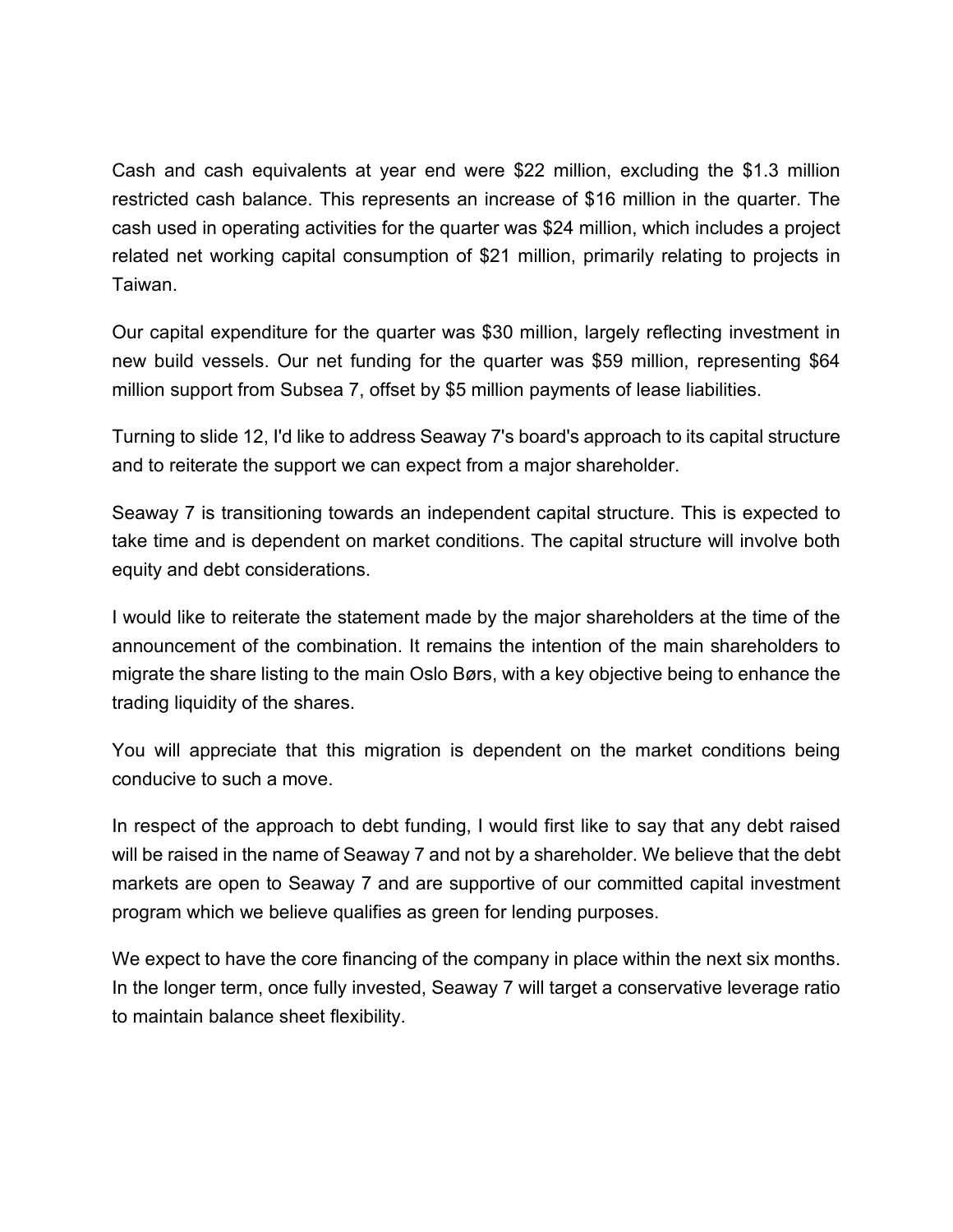To conclude, slide 13 shows our guidance for the full year. Here we provide guidance on revenue, EBITDA, net operating income, capital expenditure and other items for the full year 2022. We expect Seaway 7 will approach total revenue of up to \$1 billion and we further expect the EBITDA margin to remain at the level shown in Q4 2021 results, with full year margin percentage approaching 10%.

Our administrative expenses are expected to range between \$35 million and \$45 million, while depreciation and amortization expense is expected to be between \$80 million and \$100 million. Our tax charge for the year is anticipated to be below \$20 million.

Capital expenditure in 2022 is anticipated to be in the range between \$270 and \$290 million and is largely connected with milestone payments due on the *Seaway Alfa Lift* and the *Seaway Ventus*.

I will now pass you back to Stuart.

#### **Stuart Fitzgerald –** *CEO of Seaway 7*

Thank you, Mark. Moving to slide 14 and the current status on the *Alfa Lift* new build. The development of the *Seaway Alfa Lift* foundation installation vessel continued through 2021 with commissioning of marine systems progressing as expected. The vessel departed for sea trials in early January of 2022, these are complete, and the vessel and marine system performance was positive and in line with expectations.

As most are no doubt aware, on the 18th of October 2021, an incident occurred with the A-frame on the 3,000-tonne crane. The A-frame has been removed from the vessel and inspected and is now under repair at the yard. Crane repairs and reinstallation are expected to be complete in the second half of 2022.

As a result of key supplier delays, the final installation, testing and commissioning of the mission equipment for the upending and lowering of monopiles is expected to represent the critical path to vessel delivery and readiness for operations. We do not expect the vessel will be operational on projects during 2022 and the planned start of operations and handover to project is now during Q1 2023.

A contingency scenario has been activated, which utilizes the *Seaway Strashnov* to progress the committed work on the Dogger Bank A project in the second half of 2022.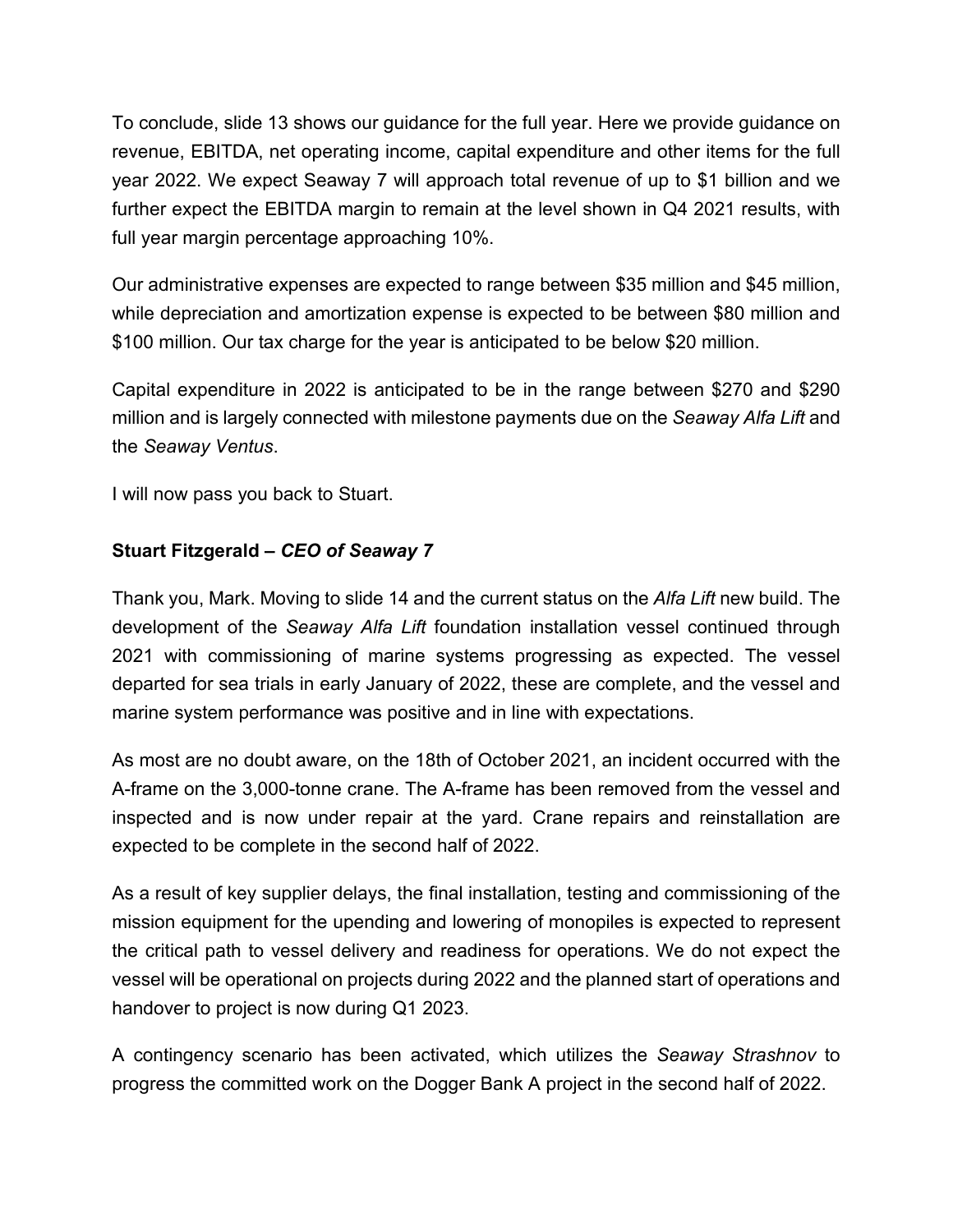Briefly then on slide 15. The shipbuilding contract for the *Seaway Ventus*, the group's first wind turbine installation vessel, continues in the detailed design phase. All main equipment has been selected and first steel cutting occurred in November of 2021. This event is captured in the photo on this slide.

Delivery is scheduled for mid-2023, with the vessel anticipated to start in the first half of 2024 on the Borkum Riffgrund 3 and Gode Wind 3 project in Germany. We will assess progress of the build program before seeking and committing to earlier projects than those I've just highlighted, although this remains a possibility.

A comment I would make at this point is that the benefit of the design of this vessel towards certain monopile foundation installation projects has become ever more visible to us over the past months. *Seaways Ventus* will be a high value part of our toolkit for foundation projects also.

Moving to Slide 16, a brief comment on our Seaway 7 strategic positioning. This slide shows the Seaway 7 offering across the various segments of an offshore wind farm development. It also shows the different contract packaging seen in the industry today, being standalone individual segments, integrated transport and installation, and balance of plant EPCI.

Clients are showing an increased interest in both integrated and EPCI projects, where Seaway 7 provides services across multiple segments and internalises certain interfaces on behalf of the client. This reduces both Seaway 7 and client risk and allows for accelerated execution. As supply chains globalize, this integration increasingly includes heavy transportation, which represents a further unique positioning for Seaway 7. The single contractor offering simplifies contract structure and administration and reduces client's resource requirements on their projects. As the volume of activity increases and client resources become more constrained, this becomes a decision driver for client sourcing strategies. It is our view that this move towards greater integration is and will be an underlying trend in the industry, and Seaway 7 is uniquely well positioned. Here we create added value for our customers, the opportunity for joint success and resultant potential for improved returns.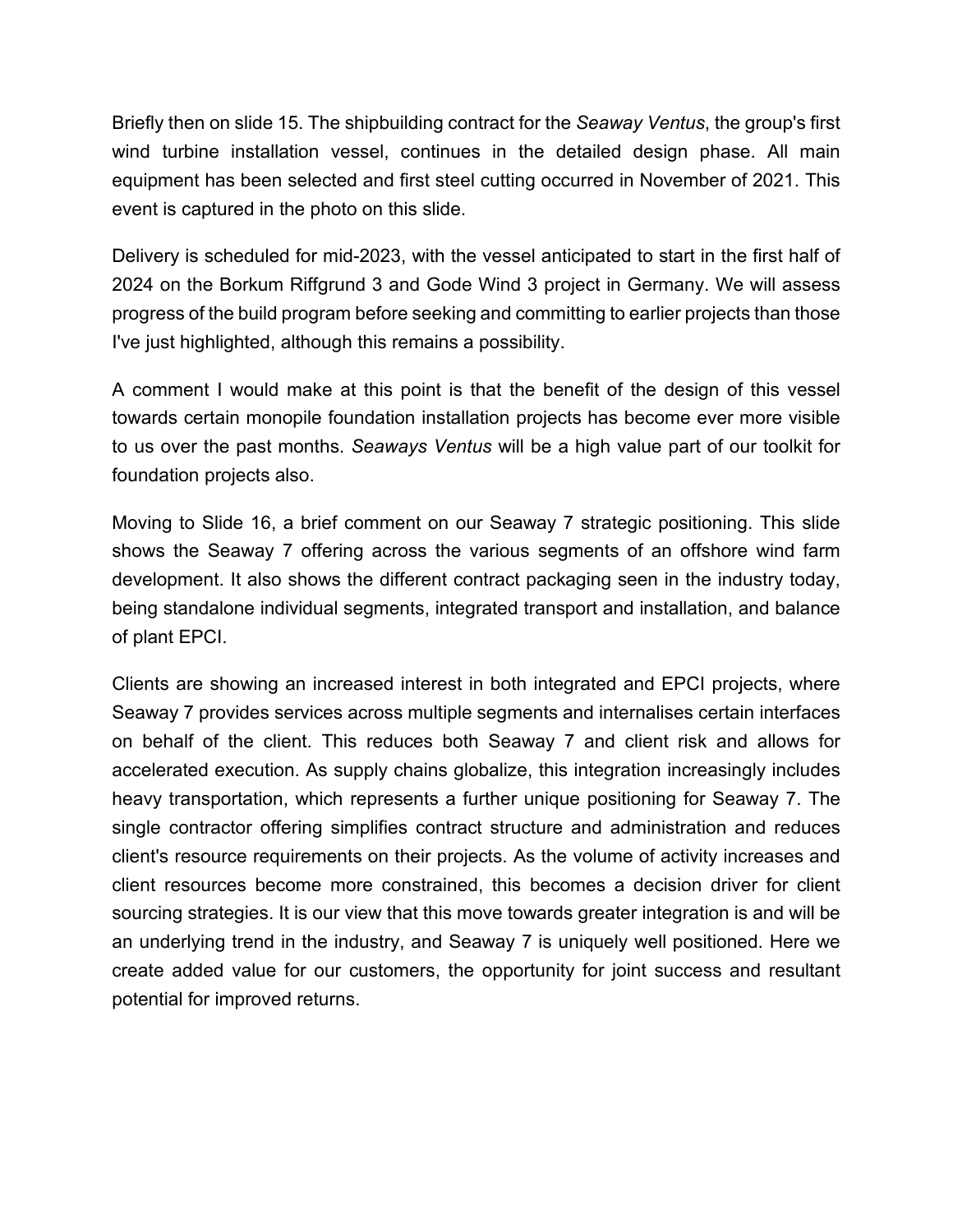Moving to slide 17 and our observations around current tendering activity. Current tendering levels are the highest we have seen with the timeline for the offshore phases of prospects generally being for 2024 and beyond.

The US and the UK dominate and as highlighted on the previous slide, integrated delivery and early engagement are an increasing feature of our client interactions and our ongoing tenure. Success is never assured in competitive bidding processes, but we are optimistic on Seaway 7's positioning and that 2022 should be a strong awards year for the market and for Seaway 7.

As we bid this future portfolio, we are maintaining a strong focus on risk – particularly around supply chain, and the entry into new geographies.

On slide 18, you see our normal snapshot of the main upcoming prospects. I won't comment further on this slide, other than to highlight what I've said earlier in relation to the importance of the UK and US markets going forward. In both of these markets, Seaway 7 are able to leverage the long operating history and positioning of our majority owners Subsea 7, which we believe is a unique strength for us.

Moving to slide 19 and a summary of this Q4 earnings presentation. 2022 will see a high volume of activity across multiple projects for Seaway 7. Our revenue visibility underpins our guidance.

We have work ongoing to support the funding of the current newbuild program and we plan for core debt and that this debt will be raised by Seaway 7. There's no change to our plan to move the company's listing to the Oslo Børs, including achieving the required free float for such a listing. The timing of this will be subject to market conditions.

We have made important progress over the last months to quantify *Alfa Lift* delays and also to develop our mitigation plan for the committed work on Dogger Bank A, as well as the associated costs. Our view of these matters is encompassed within our forecasts and our 2022 guidance, and you will find more details on this within the notes of the press release.

Market fundamentals for offshore fixed wind are strong, and although we have seen slippages of new project awards in 2021, the current bidding volumes would indicate strong growth moving into 2024 and particularly 2025 and beyond. Our clients are focused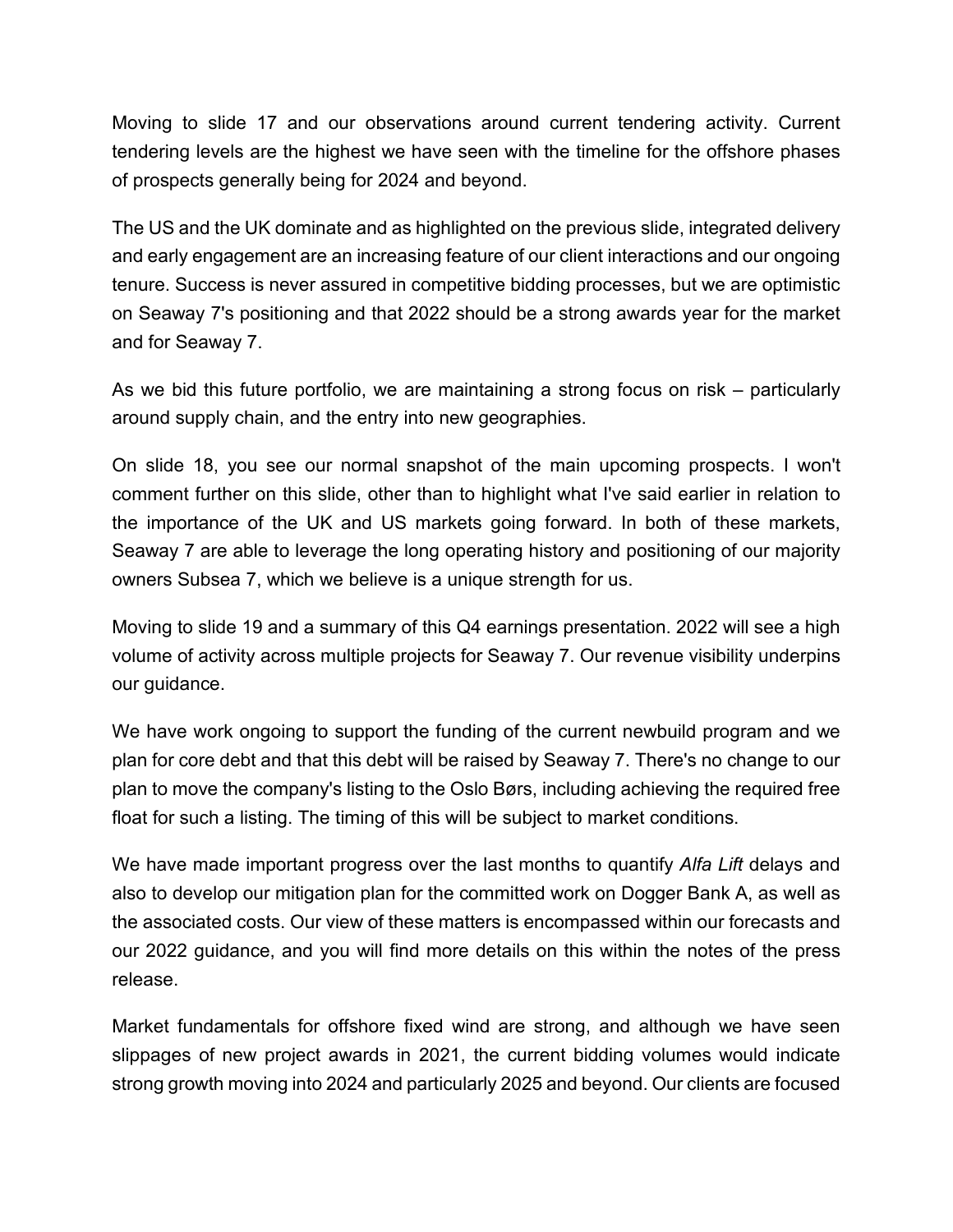on securing capacity significantly further ahead of offshore phases than we have seen in the past years. This is a clear sign of a strengthening market. In this context, we see Seaway 7 well positioned with our offering across multiple segments and in our ability to combine those segments through integrated transport and install and EPCI deliveries.

With that, I will end the presentation. Thank you for your time and interest, and we will now move to the Q&A. Operator, do you have any questions for us?

#### **Q&A**

**Operator:** Thank you. To ask a question, please press five star on your telephone keypad to withdraw your question, please press five star on your telephone keypad again. We will have a brief pause while questions are being registered. The first question will be from the line of John Olaisen from ABG. Please go ahead your line will now be unmuted.

**John Olaisen (ABG):** Thank you, and good afternoon, everybody. A question on the *Alfa Lift*. Firstly, what are the financial consequences of the incidents? For instance, one, any more capex? And secondly, for margins on the Dogger Bank contract, maybe in particular in the interim period when the *Seaway Strashnov* is being used. Please.

**Stuart Fitzgerald:** Yes, I can take that. John, thanks. So, in terms of the consequences on the capex program, the crane incident, as we've stated previously, is a an issue between the yard and the crane manufacturer. So, there's no expectation of resultant costs coming to Seaway 7in relation to that incident. The delays that we are seeing on the mission equipment likewise remain a supplier issue where we may see some impact is in our site team and an extended duration for our site team. But at this stage, in terms of the high-cost items in relation to both the crane and the mission equipment, we don't expect that to come back to Seaway 7. In terms of the profitability on the committed projects - , in establishing that mitigation for the *Alfa Lift* delay, and the use of the *Seaway Strashnov* to progress the work later in this year, there is a cost that has come with that. The details of that adjustment and cost is specified in the notes in the press release and incorporated into the forecast and guidance that we've given. I don't know if you want to say more on that Mark.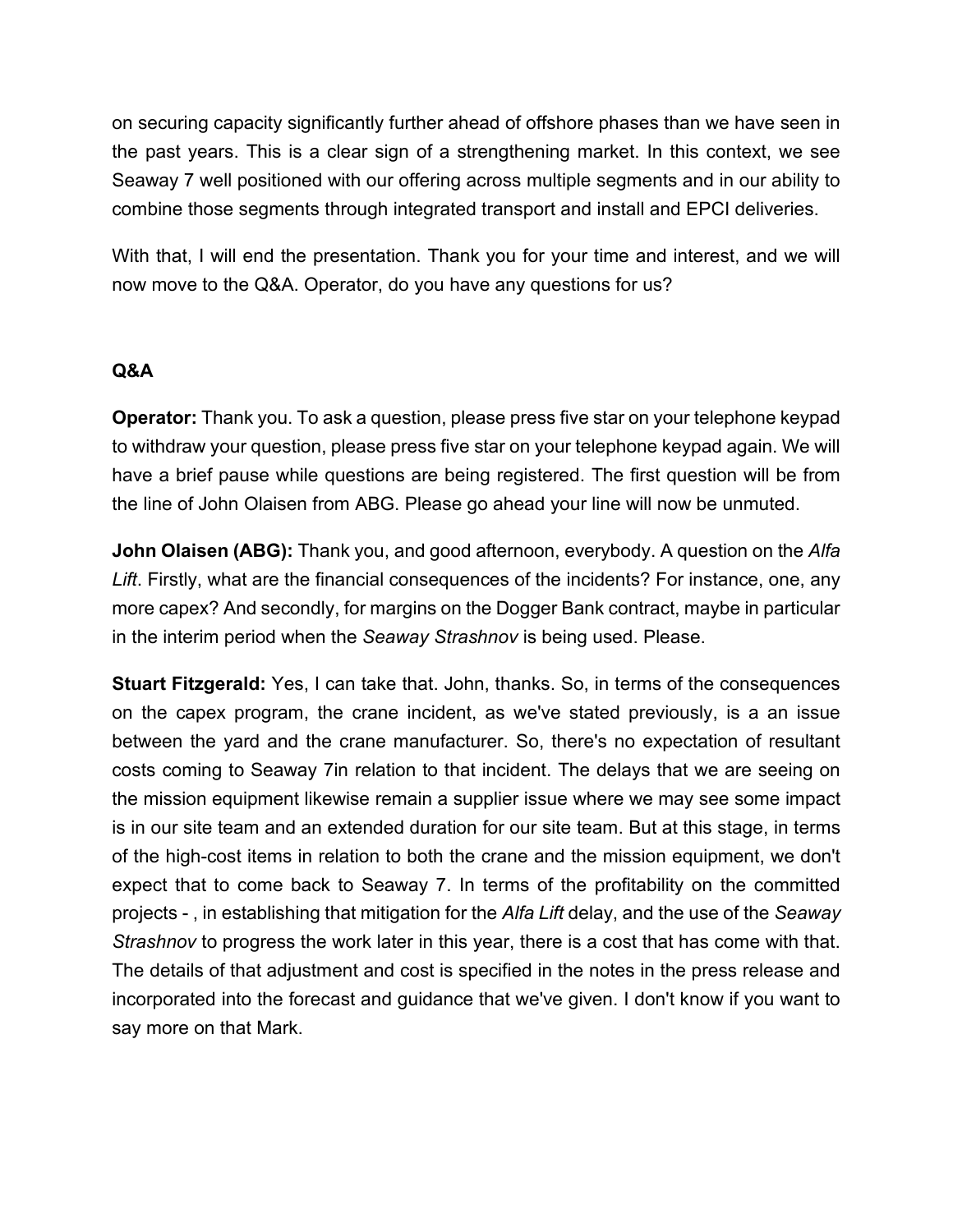**Mark Hodgkinson:** I think for those looking, you'll see that the adjustment has gone through in the combination accounting. So, it's not gone through the P&L, but into the purchase accounting and into the assets.

**John Olaisen (ABG):** Ok, thank you. And when it comes to the capex going forward, of course, now there's extraordinary high capex to *Alfa Lift* and the *Seaway Ventus*. But is it possible to give some kind of indication what the maintenance capex is for the current capacity. What would be a capex spend if it wasn't for the new build, basically?

**Mark Hodgkinson**: Yes, John, it's Mark here. I'll cover that. I think the maintenance capex across the next five years is in the low double digits and some years below \$10 million. So, if you're looking for a number across the five years, I would have it in a single digit, but towards 10, as being a rough estimate of the fleet apart from the new builds.

**John Olaisen (ABG):** And then a question on, if I may, on the on the turbine installation part of your business, having only one vessel is arguably not a critical mass. I just wonder, do you still have options to build more at the same yard for the terms indicated initially? And maybe comment on whether you are likely to use those options or whether you think one vessel is enough in this segment, or whether you need more.

**Stuart Fitzgerald:** We've retained the option, John, so. the answer to your first question is, yes, we do have that option. I wouldn't like to comment on, you know, firmly, on our likelihood of executing the option. We're comfortable with the position that we have with the one vessel. The use of that vessel we see will not necessarily be as a broadly competing player within the turbine market, but in facilitating integrated projects and also in, as I said before, deploying the assets into foundation projects, on those projects where the spec suits. So, I think us building up a significant fleet of turbine installation vessels and going head to head with the established competitors there, less likely.

**John Olaisen (ABG):** Ok. All right. I got more questions, but I think I'll leave the floor to others. And if in case there are a few questions, I'll come back with some more, please. Thank you.

**Stuart Fitzgerald:** Thanks.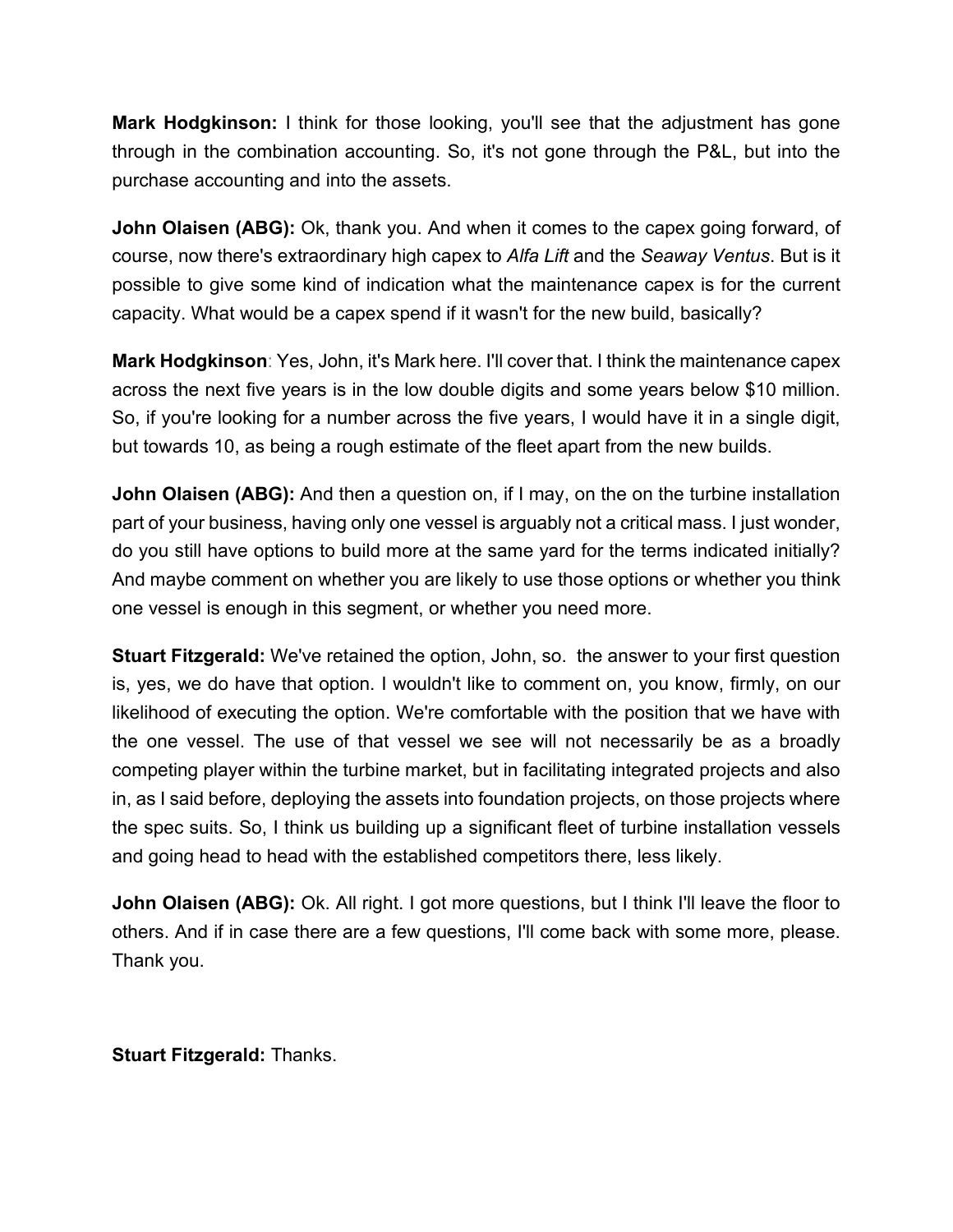**Operator:** The next question will be from the line of John Rome. Please go ahead. Your line will be unmuted.

**Stuart Fitzgerald:** Hello, John (*\*no one on the line\**). Move to the next question.

**Operator:** As a reminder, please press five star on the telephone keypad to ask a question. We will have a brief pause while questions are being registered. The next question will be from the line of Mike Jerap. Please go ahead your line and I'll be unmuted.

**Mike Jerap:** Yes, hi, thanks very much for taking my question. I just wanted to ask about your - in the summary page of your slide deck. You mentioned, you know, strong focus on risk management and bidding and execution. And I was just wondering if you could elaborate on this a little bit. I'm wondering, you know, given the background you have with Subsea 7, what best practices you've brought forth with Seaway 7 that can help you in terms of risk management and how you're approaching things given that this is a newer business?

**Stuart Fitzgerald:** Yes, thanks for that question. So, we've been operating in offshore wind for more than a decade and we've got strict bidding criteria and risk tolerance as we use, as you say, both that experience within wind but also in general marine contracting, into the renewable space. For any large EPCI contracts such as Seagreen, the position that we would take is that early engagement long before contract award with the client is a must. And basically, that's a requirement to firm up the technical definition to make sure that installability issues are properly resolved, to make sure that uncertainties at the time of a contract award are well known, and that those then can be appropriately managed in the risk balance between an operator, or a client, and ourselves. So early engagement and deep understanding of the project and a proper interaction and agreement with the client around risk profile and contingencies is one element of the risk mitigation. And then on the other hand, obviously when we do these EPCI or integrated projects, larger projects, there's a significant third party spend that goes with those projects. And so the key other focus is the supply chain. So for all of the major packages, we make sure that there is a parallel process running alongside our engagement with the customer, which is our engagement into the supply chain, so that on any significant package, either in criticality or in volume, we are able to go back to back and sign those key supplier agreements at the time we sign the main contract with the client and do not get caught in the middle in a time lag or a chang in market conditions or any other exposure to the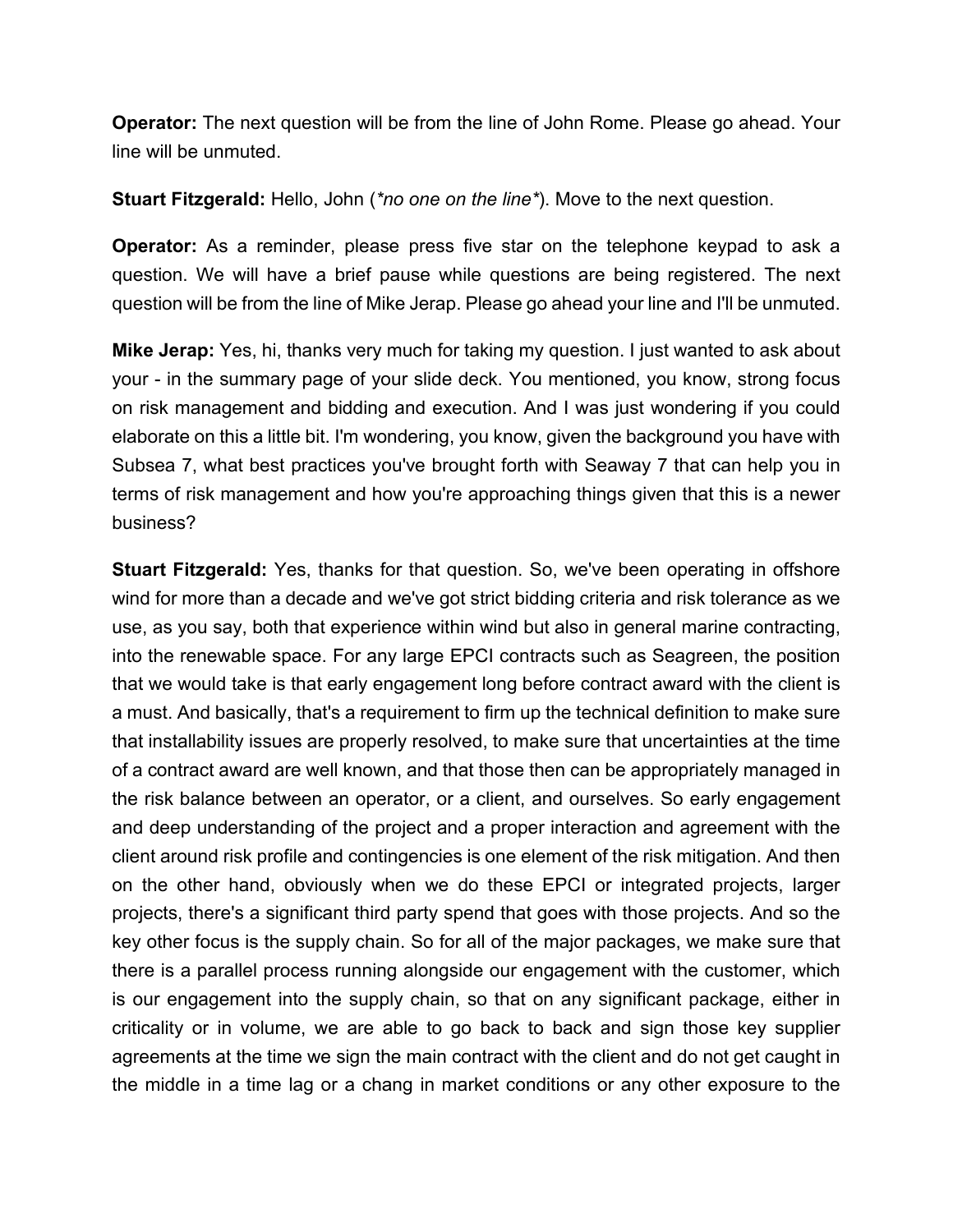supply chain. So, the prime example of that is what we see on the Seagreen project, where the signatures with all of the key sub suppliers happened simultaneously with the signature of the main contract with SSE and where we've been working with SSE for more than a year before that contract was signed to get all of that definition and risk balancing into play. So, as we approach larger jobs, as we approach the bigger integrated jobs, that's basically the playbook for us as I've described it there.

**Mike Jerap:** Ok, thank you, and I just wanted to also ask, is there any chance, you know, maybe this is more of a medium term expectation, but for an alliance model similar to that of, you know, what Subsea 7 has with like an Aker BP for example, is that a potential model for your business going forward as well?

**Stuart Fitzgerald CEO:** I think what we see is that certain clients and that number is increasing, I would say, are looking at a more portfolio type approach. So, they're bundling projects, they're bundling activity over a number of years. They are essentially looking to secure a relationship with a contractor on a multi-project basis rather than just tendering each project. So, the trend line, definitely with a number of clients, is in the direction that you describe and the end state of that type of trend line is an alliance model. So, I would say that the possibility that such a model comes into the Renewables business is absolutely there and certain of the things which are along the way to that model are in fact happening now.

**Mike Jerap:** Ok, thanks very much, I appreciate the feedback.

**Operator:** The next question will be from the line of John Rome. Please go ahead, your line will be unmuted.

**Stuart Fitzgerald:** Hi, John, are you there (*\*no one on the line\**).

**Operator:** We have a follow up question from John Olaisen from ABG. Please go ahead. Your line will be unmuted.

**John Olaisen (ABG):** Thank you. There seems to be a lot of John's asking questions today, so I'll just pretend I'm another John. But 10% EBITDA margin for 2022. It is significantly higher than what me and other analysts seem to be expected. And in connection with the merger, you said that you targeting 10% or more EBITDA margin for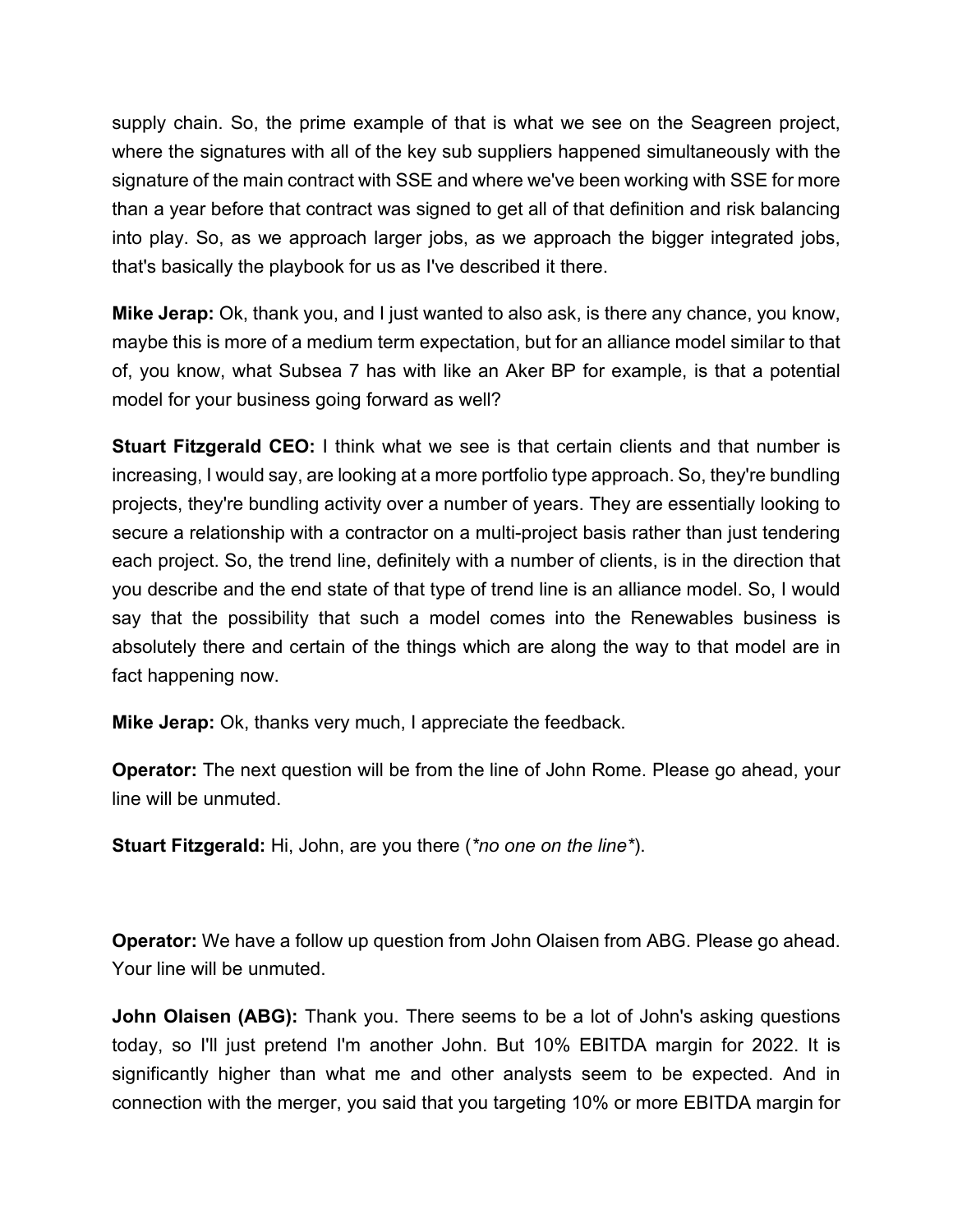long term, sustainable margins. But now that you reach seemed to be a whole seem to be reaching 10% margin already in 2022. Is it possible to give some indication of what you expect or hope long term sustainable margins will be? Potentially to have them significantly higher than 10%? That's the first part of the question. The second part of the question is if you going to give some more indication about the quarterly distribution of revenues and margins for 2022, please. So, two questions on that, please.

**Stuart Fitzgerald:** So obviously not going to be specific on margins going forward. What I would say is a couple of things. Margin level depends on the mix of EPCI versus more T&I. So, in the EPCI, volume is high, then generally the margins will be lower and more in line with the margins that you see this year. As the T&I element becomes higher and as the new assets come into play, then I think you would expect the margin levels to be improving. And that's independent, I would say, of the strengthening market development that we see and tightening supply demand picture. So going forward, as we see this large growth that we see the market and high tendering activity and the longer lead times, and the greater client focus on securing capacity, the underlying margin of the business should improve. The eventual margin will then also depend on the mix between EPCI and T&I. So, I think that's answer the first question. In terms of the quarterly distribution. I think there are elements here, John, as you know, about the seasonality of this business, where the middle quarters would tend to be the stronger quarters and the winter quarters would tend to be a bit weaker due to lower utilization on the heavy lift assets. So going forward into 2022, think about weather and think about utilization, high activity in the middle of the year, and some projects close out later in the year.

**Mark Hodgkinson:** John, it's Mark here. I think that Q4 does have some good weather windows typically, Q1 lesser.

**John Olaisen (ABG):** Ok, thanks. And then, of course, the EPCI contracts are always uncertain until we get closer to the end. And so if you could just remind us on the EPCI contracts the Seagreen and the Yunlin. What's the time when those two projects are expected to be finalized, please?

**Stuart Fitzgerald:** The Yunlin is not an EPCI project that's a straight foundations installation, pin pile installation project. Sorry, Yunlin you said. So, Yunlin is a cables EPCI project. So no foundations, just cables. So, all of those cables are procured and ready for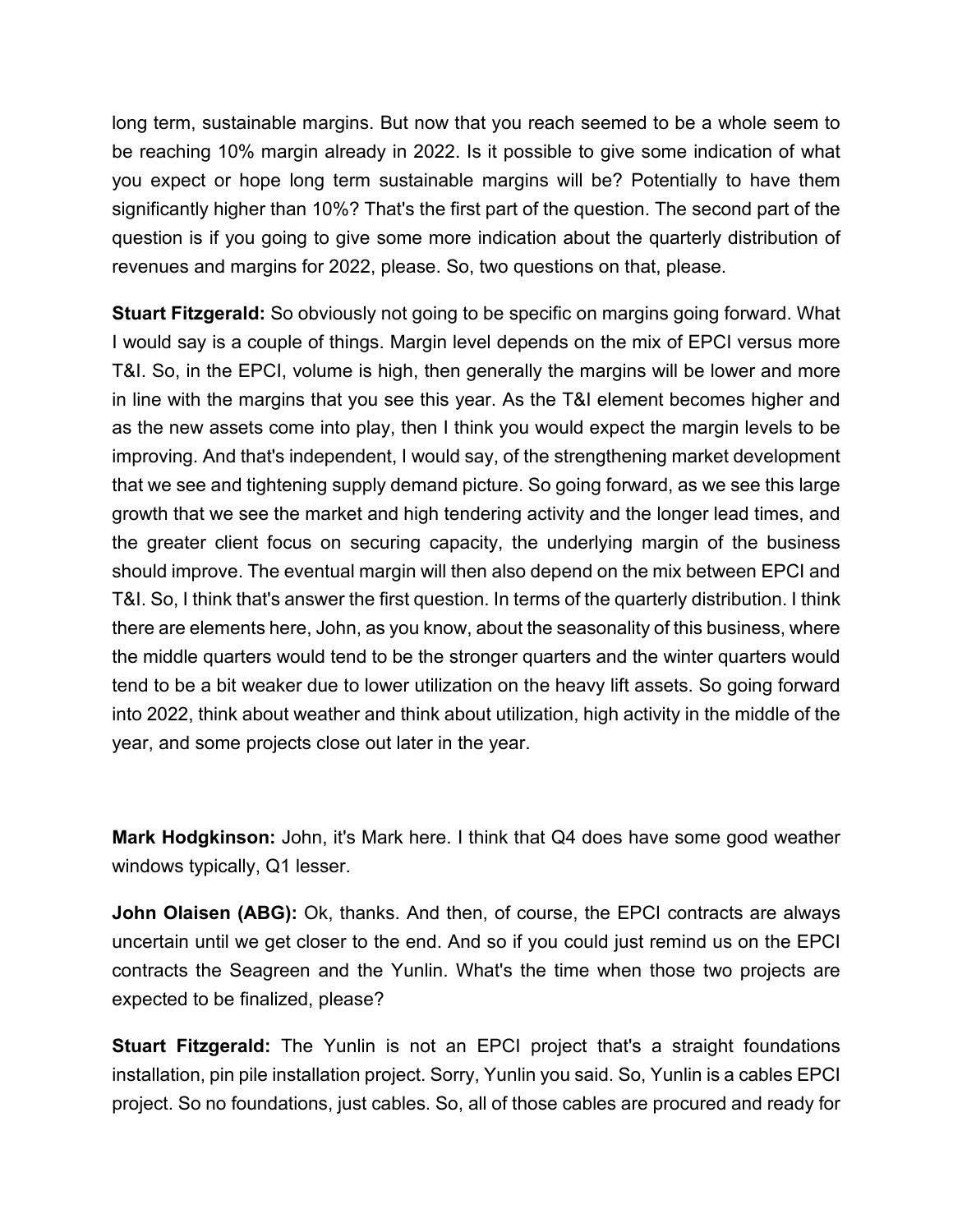installation. We are installing cables after the foundations have been installed, and as is known in the market, there have been challenges on the foundation installation by others. So, our cable installation has basically been delayed due to a lack of work sites available. We expect to be working on Yunlin through the second half of the year. But whether the project completes in 2023, I think it will depend on the progress that's made by the client and their other contractors on foundation installation. In terms of the timing of Seagreen. The main activity of Seagreen is through 2022, and towards the end of this year we would expect to be complete with that project.

**John Olaisen (ABG):** And on the Seagreen, has there been any issues on the project so far from you, or from any of the other suppliers on the project.

**Stuart Fitzgerald:** I think to Seagreen is a good story, John. So as I said, there it's been good progress through the first 18 months of the project. We've got the foundation units coming out of the fabricators and getting transported to Europe. We're up to 75 units delivered I believe. The forecast is for the remaining units to be delivered in accordance with what's needed to feed the installation vessel offshore. We have the installation vessel offshore who's now completed 21 of the foundation units and we have our slots and program in place for the remaining work. So I would say a big project like that always has its day-to-day challenges, but the trend lines of that project, a solid execution and good delivery from the team and the supply chain.

**John Olaisen (ABG):** Ok. And my final question is one more long-term revenues. Again, back to the presentation of the merger with OHT. You mentioned that they expect a billion dollars in average in revenues per year for the years to come. Is that still valid or could we hope for higher? Since it seems to be making close to a billion in 2022, then you have two more big vessels to bring in 2023. Is it likely that we'll see higher revenues in 2023 and 2024, then in 22?

**Stuart Fitzgerald:** I think that we would not draw a trend line from 2022 to 2024 and 2025. 2023, I think, as I've said before, will be impacted by the delays that we saw in the UK CFD rounds. So there are definitely prospects for 2023, but I don't think you'll see linear growth from 2022 through to 2024, 2025. In 2024 and 2025, I would tell you there are definitely opportunities for increasing revenues. Again, it will depend on project mix and the scale of EPCI projects that are in that project next year.